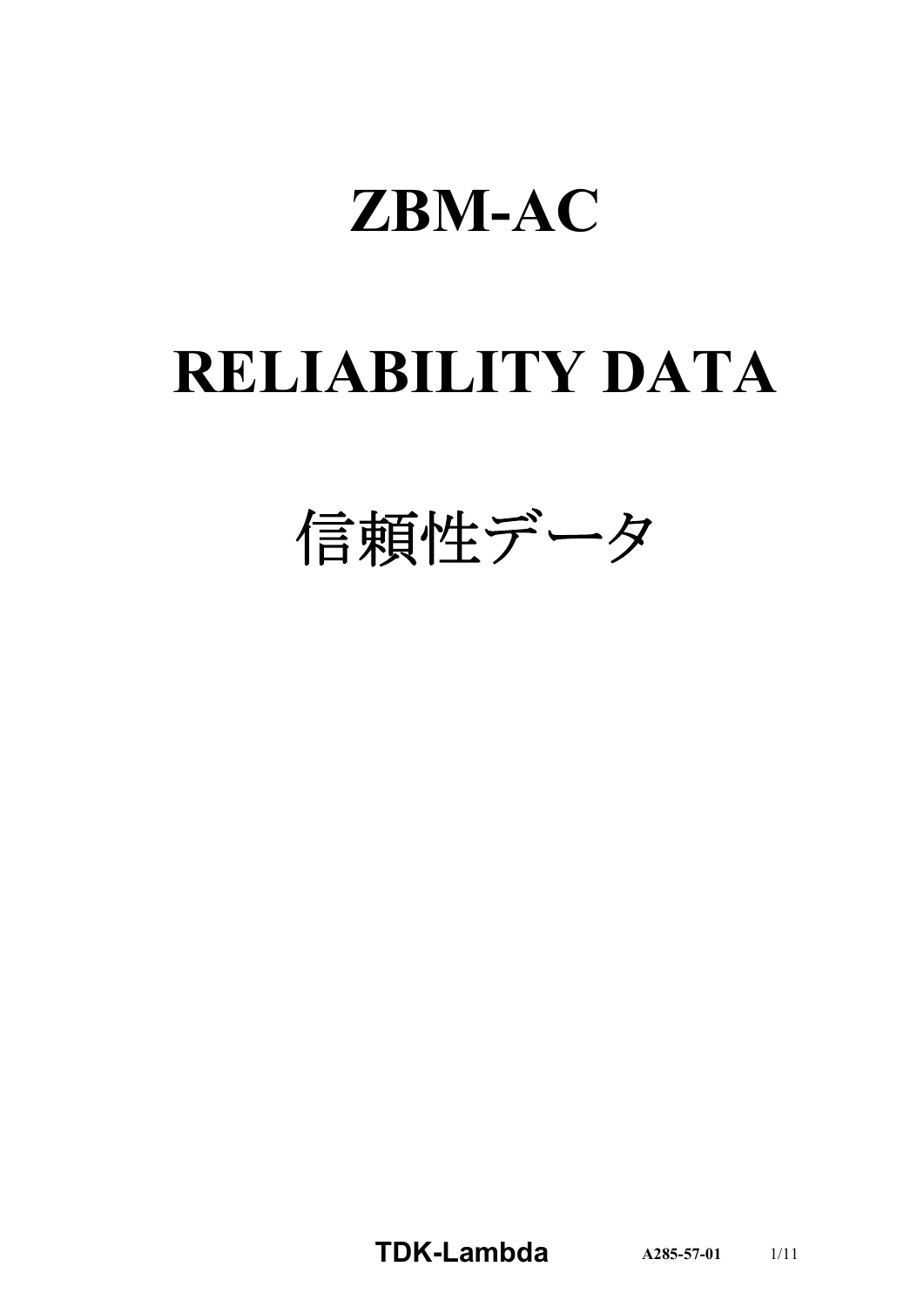## **INDEX**

| 2. 部品ディレーティング Components Derating ………………………………………… 4~5                        |  |
|-------------------------------------------------------------------------------|--|
| 3. 主要部品温度上昇值 Main Components Temperature Rise △T List ····················· 6 |  |
| 4. 電解コンデンサ推定寿命計算値 Electrolytic Capacitor Lifetime ………………………………… 7             |  |
| 5. アブノーマル試験 Abnormal Test …………………………………………………… 8                              |  |
| 6. 振動試験 Vibration Test …………………………………………………………………… 9                           |  |
| 7. ノイズシミュレート試験 Noise Simulate Test ……………………………………………… 10                      |  |
| 8. 熱衝擊試験 Thermal Shock Test …………………………………………………… 11                           |  |
|                                                                               |  |

\* 試験結果は、代表データでありますが、全ての製品はほぼ同等な特性を示します。 従いまして、以下の結果は参考値とお考え願います。

Test results are typical data. Nevertheless the following results are considered to be reference data because all units have nearly the same characteristics.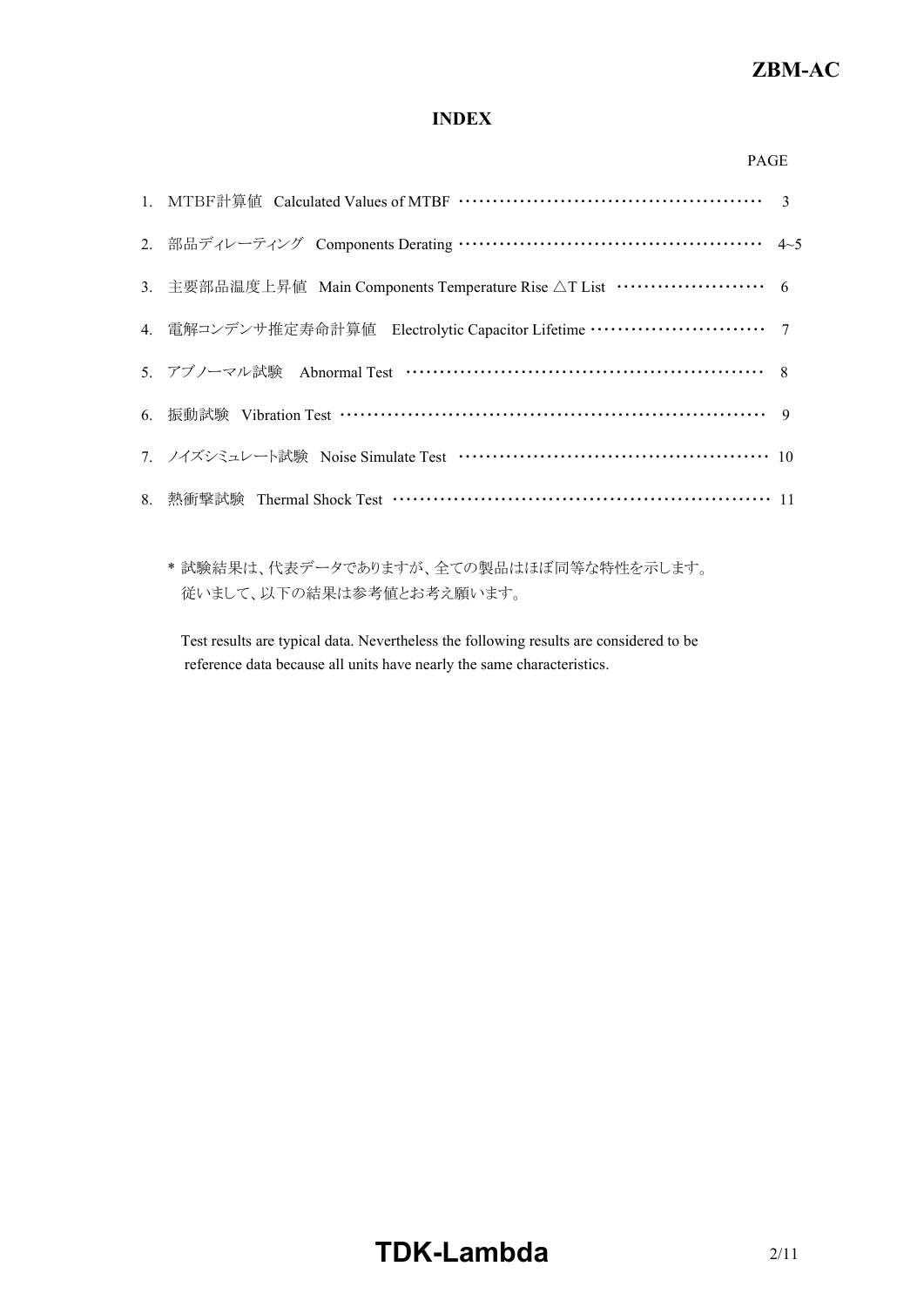## **1. MTBF**計算値 **Calculated Values of MTBF**

#### **MODEL : ZBM-AC162, ZBM-AC162/S**

## **(1)** 算出方法 **Calculating Method**

JEITA (RCR-9102B)の部品点数法で算出されています。 それぞれの部品ごとに、部品故障率λGが与えられ、各々の点数によって決定されます。 Calculated based on part count reliability prediction of JEITA (RCR-9102B). Individual failure rates  $\lambda_G$  is given to each part and MTBF is calculated by the count of each part.

<算出式>

$$
MTBF = \frac{1}{\lambda_{\text{equip}}} \times 10^6 = \frac{1}{\sum_{i=1}^n n_i (\lambda_{\text{c}} \pi_{\text{Q}})_i} \times 10^6 \quad \text{iff} \quad \text{(Hours)}
$$

- $\lambda$ equip : 全機器故障率 (故障数 /  $10^6$ 時間) Total Equipment Failure Rate (Failure / 10<sup>6</sup>Hours)
- $\lambda_G$  : i番目の同属部品に対する故障率 (故障数 / 10<sup>6</sup>時間) Generic Failure Rate for The ith Generic Part (Failure / 10<sup>6</sup>Hours)
- $n_i$ : i 番目の同属部品の個数 Quantity of ith Generic Part
- n : 異なった同属部品のカテゴリーの数 Number of Different Generic Part Categories
- $\pi_{\Omega}$  : i 番目の同属部品に対する品質ファクタ $(\pi_{0}=1)$ Generic Quality Factor for The ith Generic Part  $(\pi_0=1)$

#### **(2) MTBF**値 **MTBF Values**

G<sup>F</sup> : 地上固定 (Ground, Fixed)

#### ZBM-AC162

MTBF ≒  $438,800$  時間 (Hours)

ZBM-AC162/S

 $MTBF = 220,174$  時間 (Hours)

# **TDK-Lambda** 3/11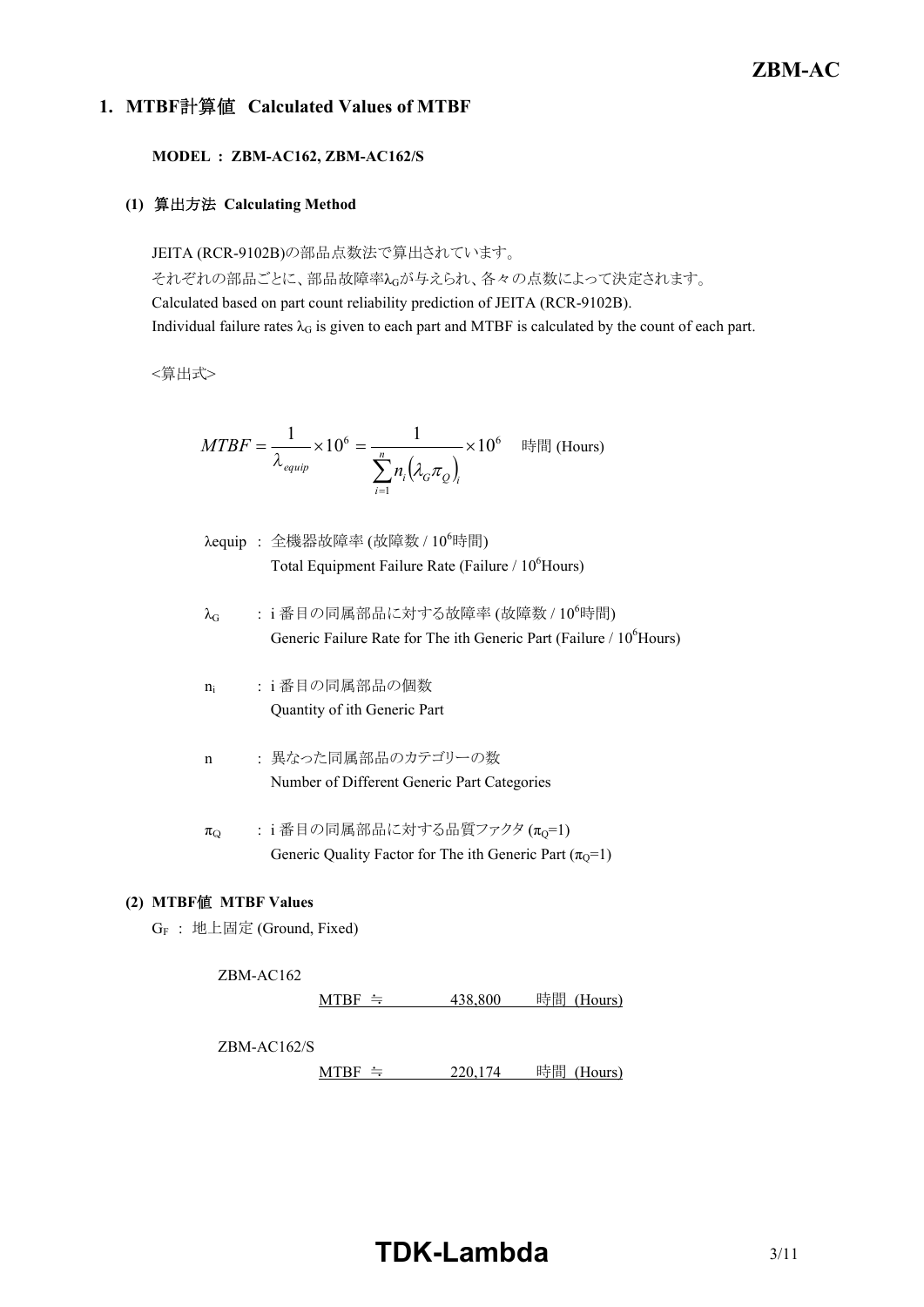## **2.** 部品ディレーティング **Components Derating**

#### **MODEL : ZBM-AC162/S (Connect to ZWS300RC-24/BM)**

#### **(1)** 算出方法 **Calculating Method**

(a) 測定方法 Measuring method

| ZWS300RC-24/BM  |                       |                          |                     |
|-----------------|-----------------------|--------------------------|---------------------|
| ·取付方法           | :標準取付 : A             | ・周囲温度                    | : $50^{\circ}$ C    |
| Mounting method | Standard mounting : A | Ambient temperature      |                     |
| ・入力電圧           | :200VAC               | ・出力電圧、電流                 | : 24V, 12.1A (290W) |
| Input voltage   |                       | Output voltage & current |                     |

ZBM-AC162/S

| ·取付方法           | :標準取付 : A             | ・周囲温度                    | $:50^{\circ}$ C    |  |  |  |
|-----------------|-----------------------|--------------------------|--------------------|--|--|--|
| Mounting method | Standard mounting : A | Ambient temperature      |                    |  |  |  |
| ・入力電圧           |                       | ・出力電圧、電流                 | : 24V, 0.2A (4.8W) |  |  |  |
| Input voltage   |                       | Output voltage & current |                    |  |  |  |

(b) 半導体 Semiconductors

ケース温度、消費電力、熱抵抗より使用状態の接合点温度を求め最大定格、接合点温度との比較を 求めました。

Compared with maximum junction temperature and actual one which is calculated based on case temperature, power dissipation and thermal impedance.

(c) IC、抵抗、コンデンサ等 IC, Resistors, Capacitors, etc.

周囲温度、使用状態、消費電力など、個々の値は設計基準内に入っています。 Ambient temperature, operating condition, power dissipation and so on are within derating criteria.

(d) 熱抵抗算出方法 Calculating method of thermal impedance

$$
\theta j - c = \frac{Tj(max) - Tc}{Pj(max)}
$$

Tc : ディレーティングの始まるケース温度 一般に25°C Case Temperature at Start Point of Derating;  $25^{\circ}$ C in General

Pj(max) : 最大接合点(チャネル)損失 (Pch(max)) Maximum Junction (channel) Dissipation Tj(max) : 最大接合点(チャネル)温度 (Tch(max)) Maximum Junction (channel) Temperature θj-c : 接合点(チャネル)からケースまでの熱抵抗 (θch-c) Thermal Impedance between Junction (channel) and Case

# **TDK-Lambda**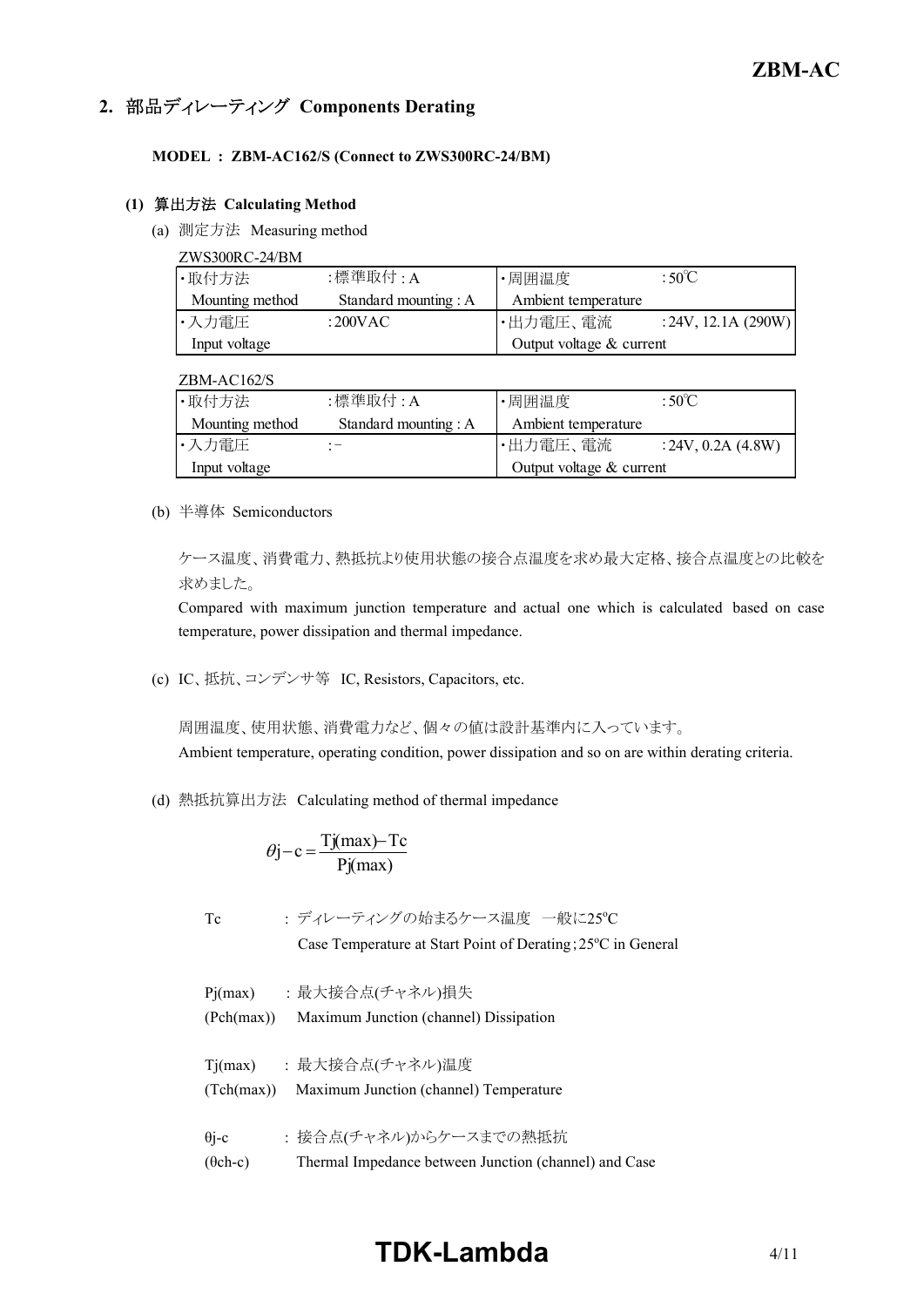## **(2)** 部品ディレーティング表 **Component Derating List**

| 部品番号<br>Location No. | $V_{\text{in}} = 200 \text{VAC}$               | Load = $290W$             | $Ta = 50^{\circ}C$    |
|----------------------|------------------------------------------------|---------------------------|-----------------------|
| Q1                   | Tch (max) = $150 °C$                           | $\theta$ ch-c = 2.78 °C/W |                       |
| TK31A60W, S4VX       | $Pch = 1.68 W$                                 | $\Delta T_c = 57.4$ °C    | Tc= $107.4$ °C        |
| <b>TOSHIBA</b>       | Tch = Tc + (( $\theta$ ch-c) × Pch) = 112.1 °C |                           |                       |
|                      | $D.F. = 74.7 \%$                               |                           |                       |
| O <sub>201</sub>     | Tch (max) = $150 °C$                           | $\theta$ ch-c = 1.78 °C/W |                       |
| STD2NK90ZT4          | $Pch = 1.70 W$                                 | $\Delta Tc = 67.8$ °C     | Tc= $117.8 °C$        |
| <b>STMICRO</b>       | Tch = Tc + (( $\theta$ ch-c) × Pch) = 120.8 °C |                           |                       |
|                      | $D.F. = 80.6 \%$                               |                           |                       |
| D <sub>601</sub>     | Tch (max) = $150$ °C                           | $\theta$ ch-c = 25 °C/W   |                       |
| FR201LAM2STR         | $Pch = 174$ mW                                 | $\Lambda$ Tc = 44.2 °C    | Tc=94.2 $^{\circ}$ C  |
| <b>TOSHIBA</b>       | Tch = Tc + (( $\theta$ ch-c) × Pch) = 98.6 °C  |                           |                       |
|                      | $D.F. = 65.7 \%$                               |                           |                       |
| <b>PC101</b>         | Tch (max) = $125$ °C                           | $\theta$ ch-c = 130 °C/W  |                       |
| TLP385(GR-TPL,E      | $Pch = 7.4$ mW                                 | $\Delta Tc = 29.7$ °C     | Tc= $79.7$ °C         |
| <b>TOSHIBA</b>       | Tch = Tc + (( $\theta$ ch-c) × Pch) = 80.7 °C  |                           |                       |
|                      | D.F. = $64.5\%$                                |                           |                       |
| PC201                | Tch (max) = $125 °C$                           | $\theta$ ch-c = 130 °C/W  |                       |
| TLP385(GR-TPL,E      | $Pch = 8.3 W$                                  | $\Delta Tc = 29.8$ °C     | Tc= 79.8 $^{\circ}$ C |
| <b>TOSHIBA</b>       | Tch = Tc + (( $\theta$ ch-c) × Pch) = 80.9 °C  |                           |                       |
|                      | $D.F. = 64.7 \%$                               |                           |                       |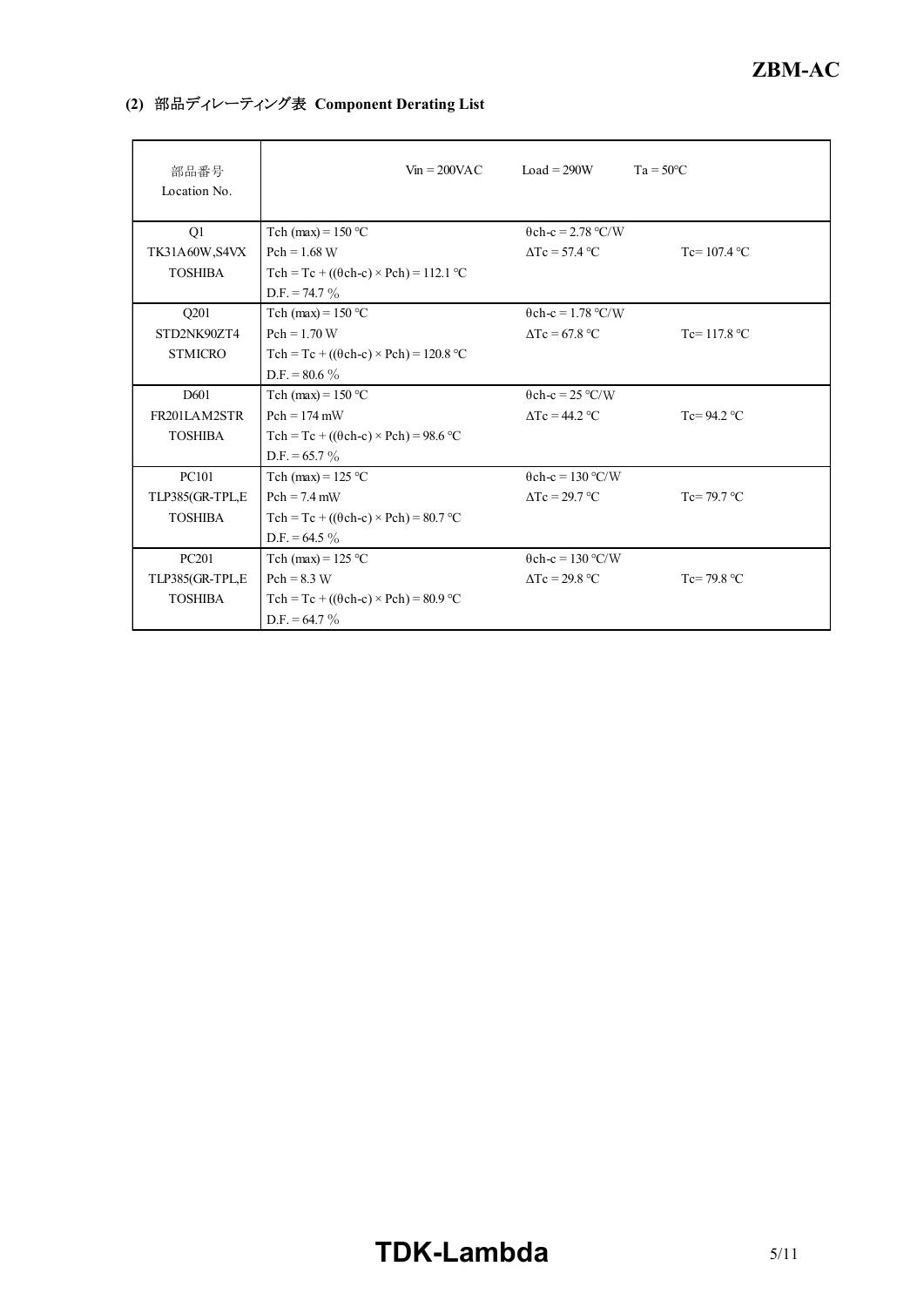#### *INSTRUCTION MANUAL* **3.** 主要部品温度上昇値 **Main Components Temperature Rise** △**T List**

## **MODEL : ZBM-AC162/S (Connect to ZWS300RC-24/BM)**

|                                                               | Mounting A                                    | Mounting B                | Mounting C      | Mounting D               | Mounting E                    |  |  |  |
|---------------------------------------------------------------|-----------------------------------------------|---------------------------|-----------------|--------------------------|-------------------------------|--|--|--|
| 取付方法<br>Mounting Method<br>(標準取付:A)<br>(Standard Mounting: A) | CN1,2(INPUT)<br>CN51<br>********************* | ۱П<br>CN1,2               | CN1,2<br>ğ<br>∹ | CN1,2<br>Νт<br>М<br>CN51 | $CN51$ $\rightarrow$<br>CN1,2 |  |  |  |
| 入力電圧 Vin                                                      |                                               | $ZWS300RC-24/BM$ : 200VAC |                 |                          |                               |  |  |  |
| Input Voltage                                                 |                                               | $ZBM-ACl62/S$ :           |                 |                          |                               |  |  |  |
| 出力電圧 Vo                                                       | $ZWS300RC-24/BM$ : 24VDC                      |                           |                 |                          |                               |  |  |  |
| Output Voltage                                                | $ZBM-AC162/S$ : 24VDC                         |                           |                 |                          |                               |  |  |  |
| 出力電流 Io                                                       | ZWS300RC-24/BM : 12.1A (290W)                 |                           |                 |                          |                               |  |  |  |
| <b>Output Current</b>                                         | ZBM-AC162/S : 0.2A (4.8W)                     |                           |                 |                          |                               |  |  |  |

## **(1)** 測定条件 **Measuring Conditions**

## **(2)** 測定結果 **Measuring Results**

|                  |                     | $\Delta T$ Temperature Rise (°C) |                                                          |            |            |                          |  |  |  |  |  |
|------------------|---------------------|----------------------------------|----------------------------------------------------------|------------|------------|--------------------------|--|--|--|--|--|
|                  | 出力ディレーティング          | $Io = 100\%$                     |                                                          |            |            |                          |  |  |  |  |  |
|                  | Output Derating     | $Ta=50^{\circ}C$                 | $Ta=40^{\circ}C$<br>$Ta=35^{\circ}C$<br>$Ta=20^{\circ}C$ |            |            |                          |  |  |  |  |  |
| 部品番号             | 部品名                 | 取付方向                             | 取付方向                                                     | 取付方向       | 取付方向       | 取付方向                     |  |  |  |  |  |
| Location No.     | Part name           | Mounting A                       | Mounting B                                               | Mounting C | Mounting D | Mounting E               |  |  |  |  |  |
| Q <sub>1</sub>   | <b>MOS FET</b>      | 58                               | 57                                                       | 55         | 57         | 57                       |  |  |  |  |  |
| Q201             | <b>MOS FET</b>      | 68                               | 57                                                       | 61         | 67         | 61                       |  |  |  |  |  |
| D <sub>601</sub> | <b>MOS FET</b>      | 45                               | 42                                                       | 42         | 42         | 53                       |  |  |  |  |  |
| A102             | <b>DIODE</b>        | 32                               | 35                                                       | 29         | 29         | 38                       |  |  |  |  |  |
| A201             | <b>DIODE</b>        | 44                               | 39                                                       | 39         | 42         | 40                       |  |  |  |  |  |
| A601             | <b>BRIDGE DIODE</b> | 31                               | 21                                                       | 29         | 25         | 34                       |  |  |  |  |  |
| T1               | <b>DIODE</b>        | 52                               | 46                                                       | 49         | 50         | 53                       |  |  |  |  |  |
| C <sub>2</sub>   | CHIP IC             | 6                                | 4                                                        | 4          | 10         | $\overline{\phantom{0}}$ |  |  |  |  |  |
| C <sub>603</sub> | CHIP IC             | 34                               | 28                                                       | 31         | 30         | 42                       |  |  |  |  |  |
| PC101            | <b>DRIVE TRANS</b>  | 30                               | 29                                                       | 26         | 26         | 38                       |  |  |  |  |  |
| PC201            | <b>TRANS</b>        | 32                               | 17                                                       | 29         | 23         | 29                       |  |  |  |  |  |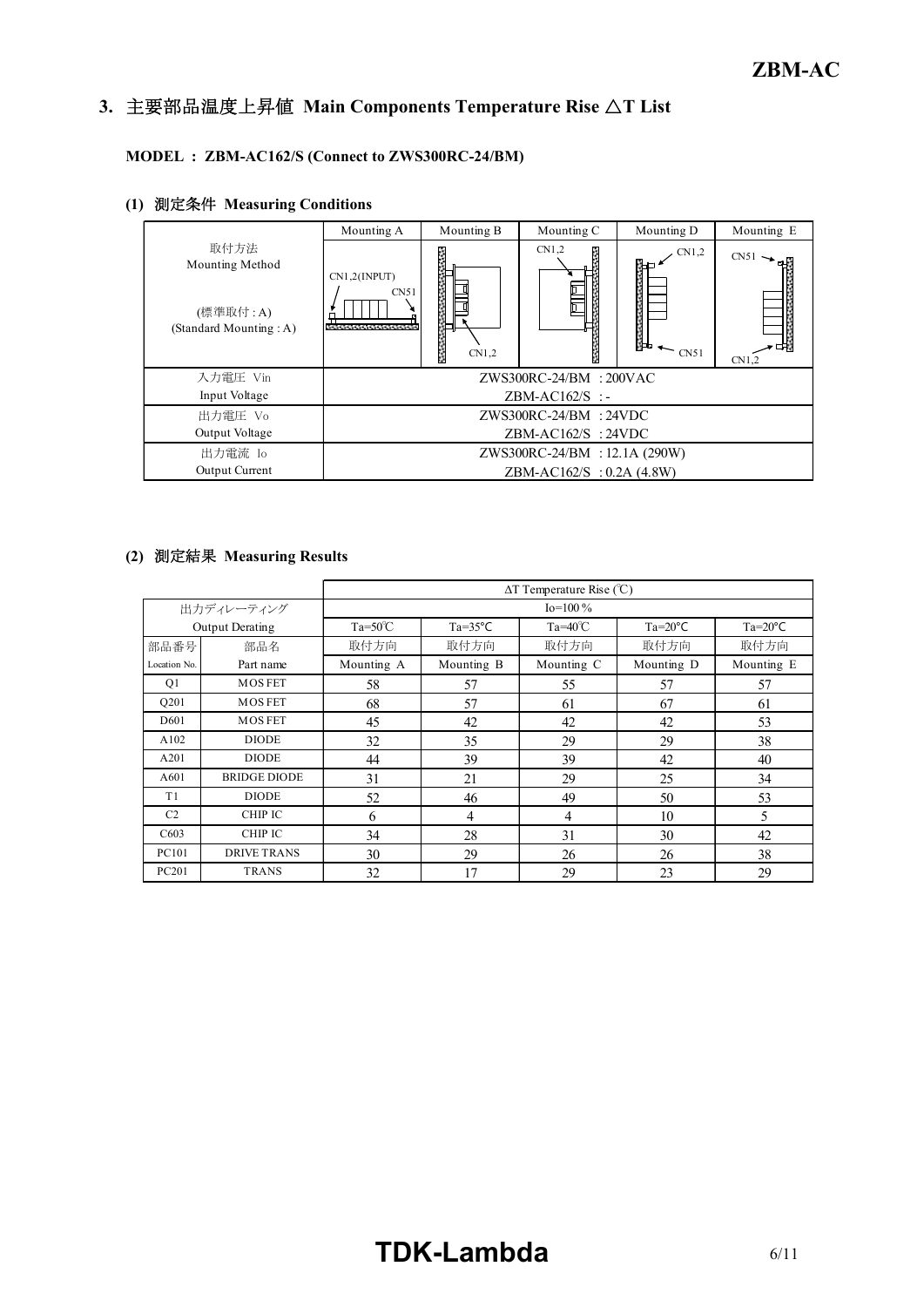## **4.** 電解コンデンサ推定寿命計算値 **Electrolytic Capacitor Lifetime**

**MODEL : ZBM-AC162/S (Connect to ZWS300RC-24/BM)** 空冷条件 **:** 自然空冷 **Cooling condition: Convection cooling**

## **(1)** 測定条件 **Measuring Conditions**

|                                                               | Mounting A                                                    | Mounting B                  | Mounting C | Mounting D                      | Mounting E                  |  |  |  |
|---------------------------------------------------------------|---------------------------------------------------------------|-----------------------------|------------|---------------------------------|-----------------------------|--|--|--|
| 取付方法<br>Mounting Method<br>(標準取付:A)<br>(Standard Mounting: A) | CN1,2(INPUT)<br>CN51<br><b><i>SOBOLOGICAL CONTRACTORY</i></b> | 汩<br>CN1,2                  | CN1,2      | CN1,2<br>Юь⊏<br>ĶЬ<br>$~<$ CN51 | $CN51 \rightarrow$<br>CN1,2 |  |  |  |
| 入力電圧 Vin                                                      |                                                               | $ZWS300RC-24/BM$ : $200VAC$ |            |                                 |                             |  |  |  |
| Input Voltage                                                 | $ZBM-ACl62/S$ :                                               |                             |            |                                 |                             |  |  |  |
| 出力雷圧 Vo                                                       | $ZWS300RC-24/BM$ : 24VDC                                      |                             |            |                                 |                             |  |  |  |
| Output Voltage                                                | $ZBM-AC162/S$ : 24VDC                                         |                             |            |                                 |                             |  |  |  |
| 出力電流 Io                                                       | ZWS300RC-24/BM : 12.1A (290W)                                 |                             |            |                                 |                             |  |  |  |
| Output Current                                                | $ZBM-ACl62/S : 0.2A (4.8W)$                                   |                             |            |                                 |                             |  |  |  |

## **(2)** 推定期待寿命 **Lifetime**

| Lifetime (years) |            |            |            |            |            |  |  |  |
|------------------|------------|------------|------------|------------|------------|--|--|--|
| Ta               | 取付方向       | 取付方向       | 取付方向       | 取付方向       | 取付方向       |  |  |  |
|                  | Mounting A | Mounting B | Mounting C | Mounting D | Mounting E |  |  |  |
| $30^{\circ}$ C   | 14.8       | 20.1       | 16.9       | 17.7       | 9.6        |  |  |  |
| $40^{\circ}$ C   | 8.4        | 11.4       | 9.6        | 10.1       | 5.5        |  |  |  |
| $50^{\circ}$ C   | 4.8        | 6.5        | 5.5        | 5.7        | 3.1        |  |  |  |

上記推定寿命は、弊社計算方法により算出した値であり、封口ゴムの劣化等の影響を含めておりません。 The lifetime is calculated based on our method and doesn't include the seal rubber degradation effect etc.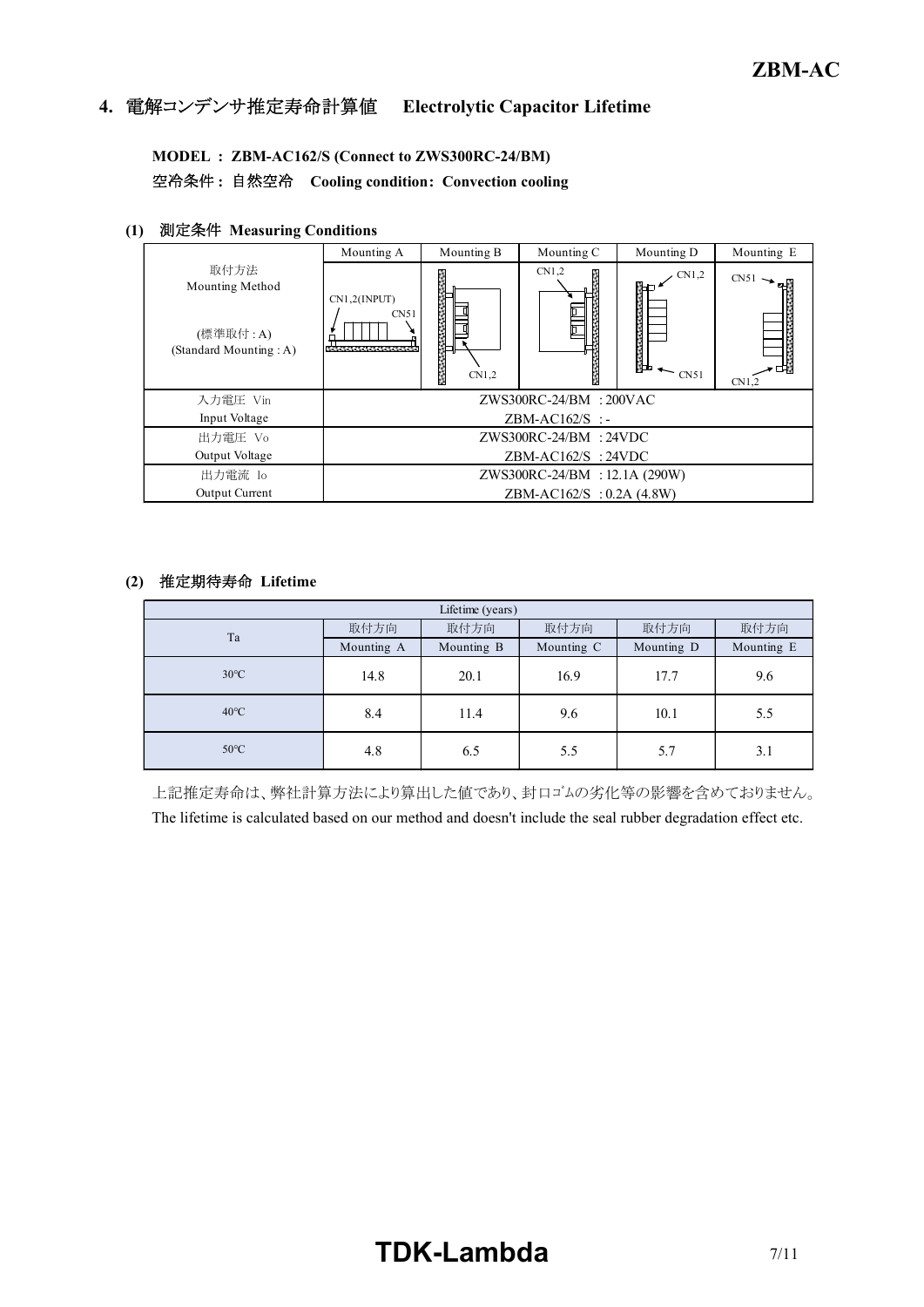## **5.** アブノーマル試験 **Abnormal Test**

**MODEL : ZBM-AC162/S (Connect to ZWS300RC-24/BM)**

## **(1)** 試験条件 **Test Conditions**

| $ZWS300RC-24/BM$ |            | Input : $265\text{VAC}$ Output : $24\text{V}$ , $12.1\text{A}$ ( $290\text{W}$ ) Ta : $25\text{°C}$ |  |
|------------------|------------|-----------------------------------------------------------------------------------------------------|--|
| $ZBM-ACl62/S$    | $Input: -$ | Output : 24V, 0.2A (4.8W)                                                                           |  |

## **(2)** 試験結果 **Test Results**

|                  |                  | Test position   |                            | Test<br>mode                                                    |        | Test result |             |        |             |                    |                                                                                  |                                    |                                          |                    |                         |                         |                                                    |
|------------------|------------------|-----------------|----------------------------|-----------------------------------------------------------------|--------|-------------|-------------|--------|-------------|--------------------|----------------------------------------------------------------------------------|------------------------------------|------------------------------------------|--------------------|-------------------------|-------------------------|----------------------------------------------------|
|                  |                  |                 |                            |                                                                 | a      | b           | $\mathbf c$ | d      | $\mathbf e$ | f                  | g                                                                                | h                                  | $\mathbf{i}$                             |                    | $\mathbf k$             | $\mathbf{1}$            |                                                    |
| No.              | 部品No.            | 試験端子            | シ<br>$\exists$<br>$\vdash$ | 才<br>$\begin{array}{c} \hline \end{array}$<br>プ<br>$\checkmark$ | 発<br>火 | 発<br>煙      | 破<br>裂      | 異<br>臭 | 赤<br>熱      | 破<br>損             | ヒ<br>$\overline{\phantom{a}}$<br>$\begin{array}{c} \hline \end{array}$<br>ズ<br>断 | $\circ$<br>$\mathbf{V}$<br>$\rm P$ | $\circ$<br>$\mathcal{C}$<br>$\mathsf{P}$ | 出<br>力<br>断        | 変<br>化<br>な<br>L        | z<br>$\mathcal{O}$<br>他 | 記事                                                 |
|                  | Location<br>No.  | Test<br>point   | Short                      | Open                                                            | Fire   | Smoke       | Burst       | Smell  | Red hot     | Damaged            | blown<br>Fuse                                                                    |                                    |                                          | No output          | change<br>$\frac{1}{2}$ | Others                  | Note                                               |
| 1                | Q1               | $D-S$           | O                          |                                                                 |        |             |             |        |             | O                  |                                                                                  |                                    |                                          |                    |                         |                         | Da:R107,R108                                       |
| $\overline{2}$   |                  | $D-G$           | $\overline{\circ}$         |                                                                 |        |             |             |        |             | $\overline{\circ}$ |                                                                                  |                                    |                                          |                    |                         |                         | Da:Q1,Z101,Z102,R107,R108                          |
| 3                |                  | $G-S$           | O                          |                                                                 |        |             |             |        |             |                    |                                                                                  |                                    |                                          |                    |                         | O                       | 定電流回路停止<br>Constant current circuit stop           |
| 4                |                  | D               |                            | O                                                               |        |             |             |        |             |                    |                                                                                  |                                    |                                          |                    |                         | O                       | 定電流回路停止<br>Constant current circuit stop           |
| 5                |                  | S               |                            | $\circ$                                                         |        |             |             |        |             |                    |                                                                                  |                                    |                                          |                    |                         | O                       | 定電流回路停止<br>Constant current circuit stop           |
| 6                |                  | G               |                            | $\circ$                                                         |        |             |             |        |             |                    |                                                                                  |                                    |                                          |                    |                         | O                       | 定電流回路停止<br>Constant current circuit stop           |
| $\tau$           | Q201             | $D-S$           | $\circ$                    |                                                                 |        |             |             |        |             |                    | $\circ$                                                                          |                                    |                                          | O                  |                         |                         | Fuse:F2                                            |
| $\,8\,$          |                  | $D-G$           | $\circ$                    |                                                                 |        |             |             |        |             |                    | $\circ$                                                                          |                                    |                                          | $\circ$            |                         |                         | Fuse:F2                                            |
| 9                |                  | $G-S$           | O                          |                                                                 |        |             |             |        |             |                    |                                                                                  |                                    |                                          | $\circ$            |                         |                         | Standby supply: 出力停止<br>Standby supply : No output |
| 10               |                  | D               |                            | O                                                               |        |             |             |        |             |                    |                                                                                  |                                    |                                          | $\circ$            |                         |                         | Standby supply: 出力停止<br>Standby supply : No output |
| 11               |                  | S               |                            | $\circ$                                                         |        |             |             |        |             |                    |                                                                                  |                                    |                                          | $\circ$            |                         |                         | Standby supply: 出力停止<br>Standby supply: No output  |
| 12               |                  | G               |                            | $\circ$                                                         |        |             |             |        |             | O                  | $\circ$                                                                          |                                    |                                          | $\circ$            |                         |                         | Fuse:F2, Da:Q201                                   |
| 13               | D <sub>601</sub> | $A-K$           | O                          |                                                                 |        |             |             |        |             |                    |                                                                                  |                                    | O                                        | $\circ$            |                         |                         | Standby supply: 出力停止<br>Standby supply: No output  |
| 14               |                  | A,K             |                            | O                                                               |        |             |             |        |             |                    |                                                                                  | O                                  |                                          | O                  |                         |                         | Standby supply: 出力停止<br>Standby supply: No output  |
| 15               | C2               |                 | O                          |                                                                 |        |             |             |        |             | O                  |                                                                                  |                                    |                                          |                    |                         | O                       | Da:TFR1                                            |
| 16               |                  |                 |                            | O                                                               |        |             |             |        |             |                    |                                                                                  |                                    |                                          |                    |                         | O                       | 出力保持時間減少<br>Hold up time decrease                  |
| $17\,$           | C603             |                 | $\circ$                    |                                                                 |        |             |             |        |             |                    |                                                                                  |                                    | O                                        | $\circ$            |                         |                         |                                                    |
| 18               |                  |                 |                            | O                                                               |        |             |             |        |             |                    |                                                                                  |                                    |                                          |                    |                         | O                       | 出力リプル増加<br>Output Ripple Increase                  |
| 19               | T1               | $1-4$           | O                          |                                                                 |        |             |             |        |             |                    |                                                                                  |                                    | O                                        | $\circ$            |                         |                         |                                                    |
| 20               |                  | $5-6$           | O                          |                                                                 |        |             |             |        |             |                    |                                                                                  |                                    |                                          |                    |                         | O                       | 間欠発振動作<br>Hiccup                                   |
| 21               |                  | $8 - 10$        | $\overline{O}$             |                                                                 |        |             |             |        |             |                    |                                                                                  |                                    |                                          | $\overline{O}$     |                         |                         |                                                    |
| $22\,$           |                  | $6 - 8$         | $\circ$                    |                                                                 |        |             |             |        |             |                    | $\circ$                                                                          |                                    |                                          | $\circ$            |                         |                         | Fuse:F2                                            |
| $23\,$           |                  | 1               |                            | O                                                               |        |             |             |        |             |                    |                                                                                  |                                    |                                          | $\circ$            |                         |                         |                                                    |
| $24\,$           |                  | $\overline{4}$  |                            | $\bigcirc$                                                      |        |             |             |        |             |                    |                                                                                  |                                    |                                          | $\circ$            |                         |                         | 間欠発振動作                                             |
| 25               |                  | 5               |                            | O                                                               |        |             |             |        |             |                    |                                                                                  |                                    |                                          |                    |                         | O                       | Hiccup<br>間欠発振動作                                   |
| $26\,$           |                  | 6               |                            | $\circ$                                                         |        |             |             |        |             |                    |                                                                                  |                                    |                                          |                    |                         | O                       | Hiccup                                             |
| $27\,$<br>$28\,$ |                  | $\,$ $\,$<br>10 |                            | $\circ$<br>O                                                    |        |             |             |        |             |                    |                                                                                  |                                    |                                          | $\circ$<br>$\circ$ |                         |                         |                                                    |
| $29\,$           | TFR1             |                 | $\bigcirc$                 |                                                                 |        |             |             |        |             |                    |                                                                                  |                                    |                                          |                    | $\bigcirc$              |                         |                                                    |
| $30\,$           |                  |                 |                            | $\bigcirc$                                                      |        |             |             |        |             |                    |                                                                                  |                                    |                                          |                    |                         | O                       | 再充電不可<br>No re-charge                              |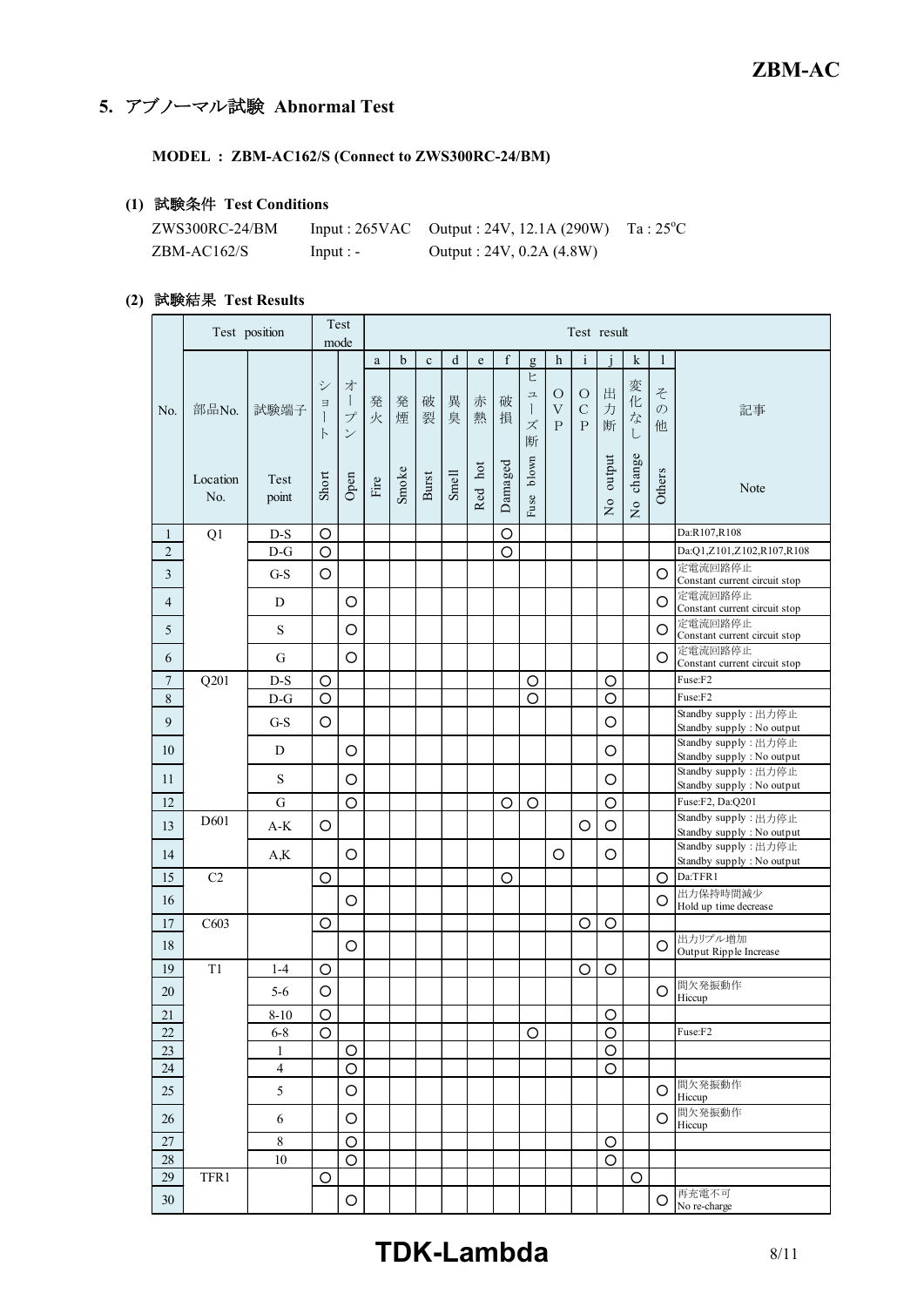## **6.** 振動試験 **Vibration Test**

**MODEL : ZBM-AC162/S**

#### **(1)** 振動試験種類 **Vibration Test Class**

掃引振動数耐久試験 Frequency variable endurance test

#### **(2)** 使用振動試験装置 **Equipment Used**

| EMIC $($ 株) 製 | ・制御部 :F-400-BM-E47 | ・加振部 :905-FN |
|---------------|--------------------|--------------|
| EMIC CORP.    | Controller         | Vibrator     |

## **(3)** 試験条件 **Test Conditions**

| ・周波数範囲          | : $10 - 55$ Hz                 | ・振動方向                   | :X, Y, Z  |
|-----------------|--------------------------------|-------------------------|-----------|
| Sweep frequency |                                | Direction               |           |
| · 掃引時間          | : 1.0分間                        | ・試験時間                   | :各方向共 1時間 |
| Sweep time      | $1.0$ min                      | Sweep count 1 hour each |           |
| ・加速度            | : 一定 19.6m/s <sup>2</sup> (2G) |                         |           |
| Acceleration    | Constant                       |                         |           |

## **(4)** 試験方法 **Test Method**



## **(5)** 判定条件 **Acceptable Conditions**

- 1.破損しない事
- Not to be broken.
- 2.試験後の出力に異常がない事
	- No abnormal output voltage after test.
- **(6)** 試験結果 **Test Results**

合格 **OK**

# **TDK-Lambda** 9/11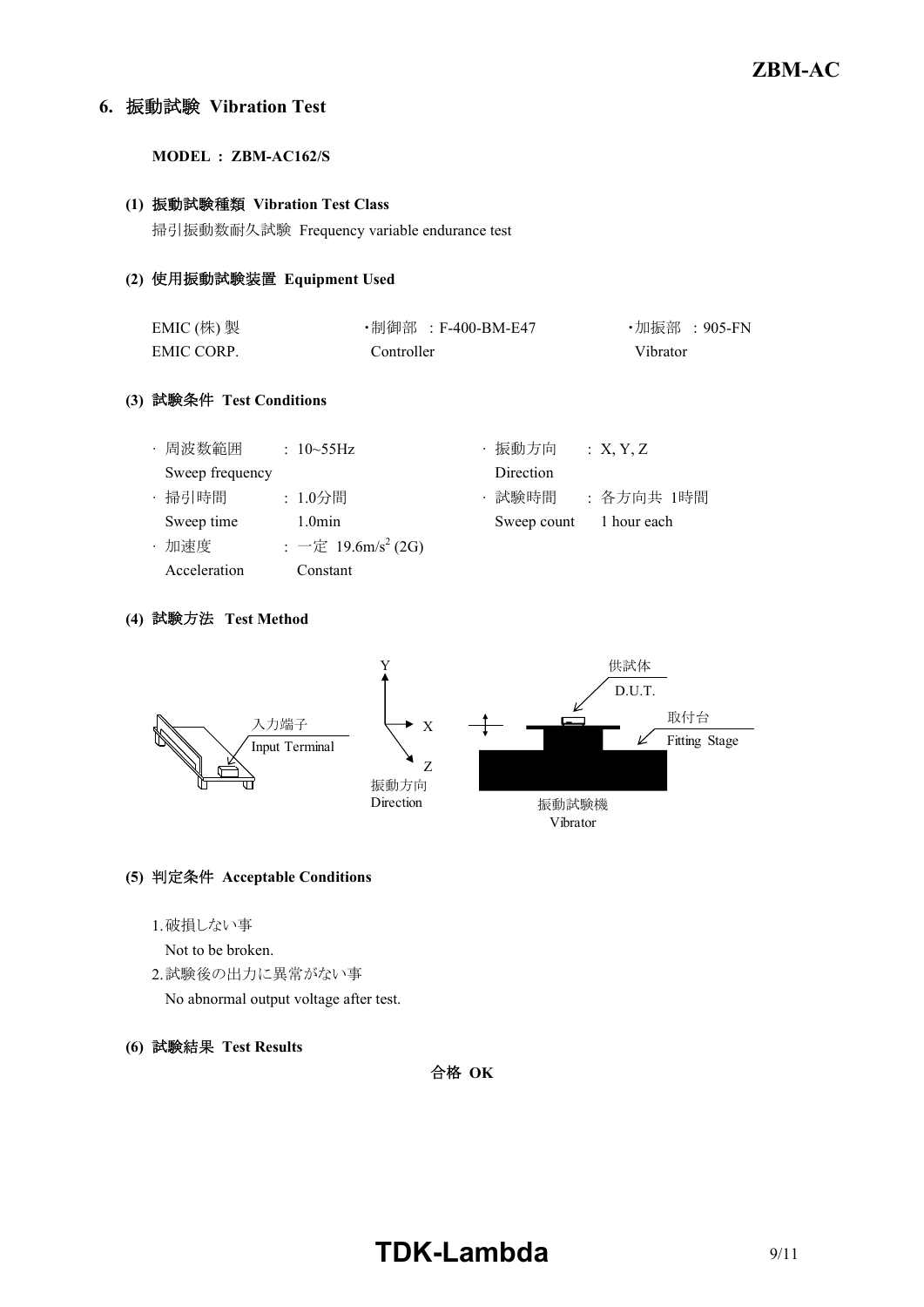## **7.** ノイズシミュレート試験 **Noise Simulate Test**

## **MODEL : ZBM-AC162/S (Connect to ZWS300RC-24/BM)**

#### **(1)** 試験回路及び測定器 **Test Circuit and Equipment**



## **(2)** 試験条件 **Test Conditions**

|                     | ・入力電圧          | $: 100, 230$ VAC    | ・ノイズ電圧         | $: 0\text{~}2kV$          |
|---------------------|----------------|---------------------|----------------|---------------------------|
|                     | Input voltage  |                     | Noise level    |                           |
|                     | ・出力電圧          | : 定格                | ・位相            | $: 0 \rightarrow 360$ deg |
|                     | Output voltage | Rated               | Phase          |                           |
|                     | ・出力電流          | $: 0, 100\% (290W)$ | ・極性            | $: +,-$                   |
|                     | Output current |                     | Polarity       |                           |
|                     | ・周囲温度          | $: 25^{\circ}C$     | ・印加モード         | : コモン、ノーマル                |
| Ambient temperature |                |                     | Mode           | Common, Normal            |
|                     | ・パルス幅          | $: 50 \sim 1000$ ns | ・トリガ選択         | $:$ Line                  |
|                     | Pulse width    |                     | Trigger select |                           |

## **(3)** 判定条件 **Acceptable Conditions**

1.試験中、5%を超える出力電圧の変動のない事

The regulation of output voltage must not exceed 5% of initial value during test.

2.試験後の出力電圧は初期値から変動していない事

The output voltage must be within the regulation of specification after the test.

3.発煙・発火のない事

Smoke and fire are not allowed.

**(4)** 試験結果 **Test Results**

## 合格 **OK**

# **TDK-Lambda** 10/11